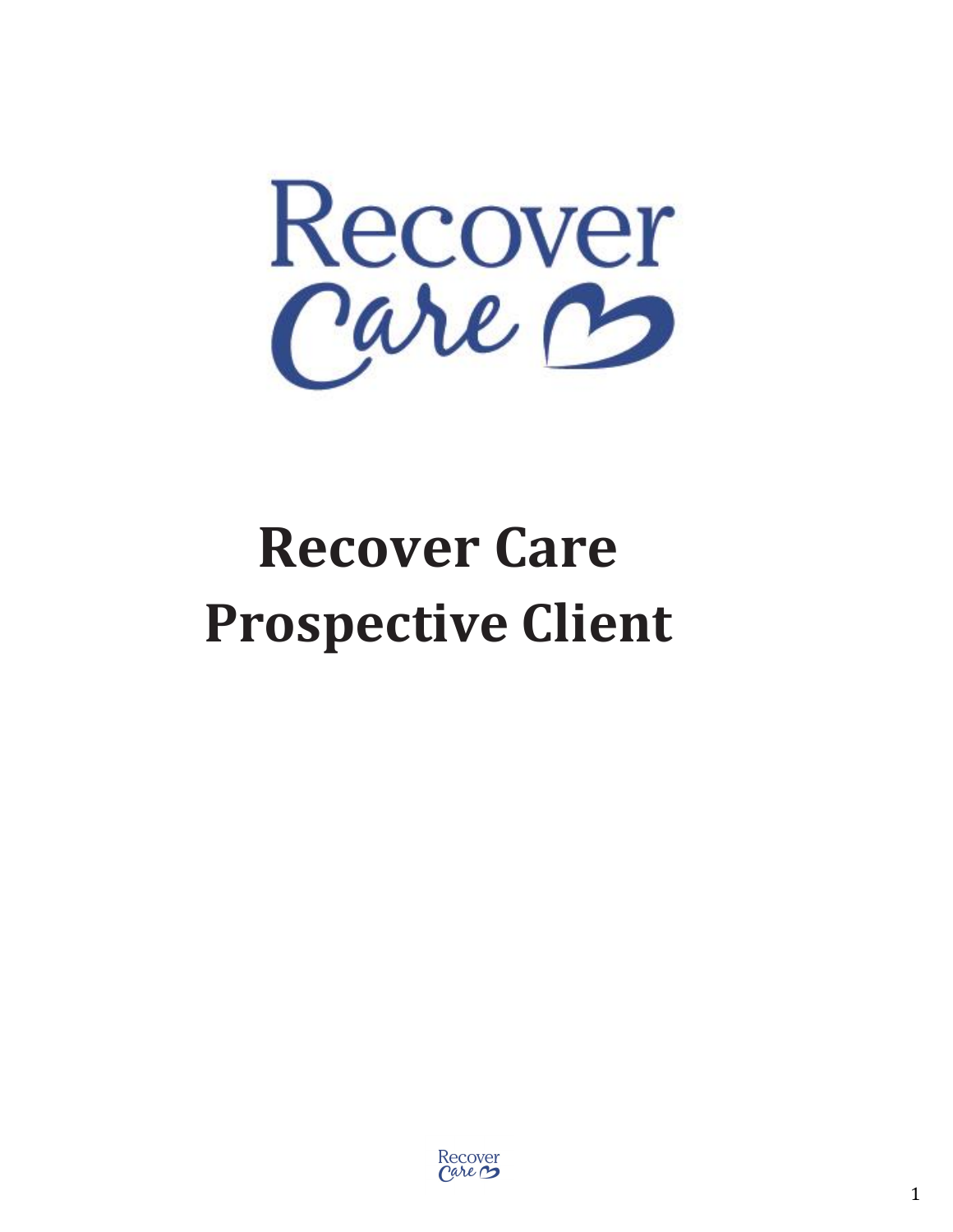## **Welcome**

Dear Client:

Thank you for considering Recover Care for your home care needs. If you choose to initiate services with us, we promise you that we will do our very best to help you achieve your health care goals, by developing a Plan of Care that is specifically and uniquely designed to meet your needs.

Please review our Mission Statement, it speaks of our dedication and commitment to the highest possible quality services. We value the trust you have placed in us, and we invite you to contact us whenever you have questions or concerns.

Sincerely,

au

Greg Von Arx President/CEO Recover Care

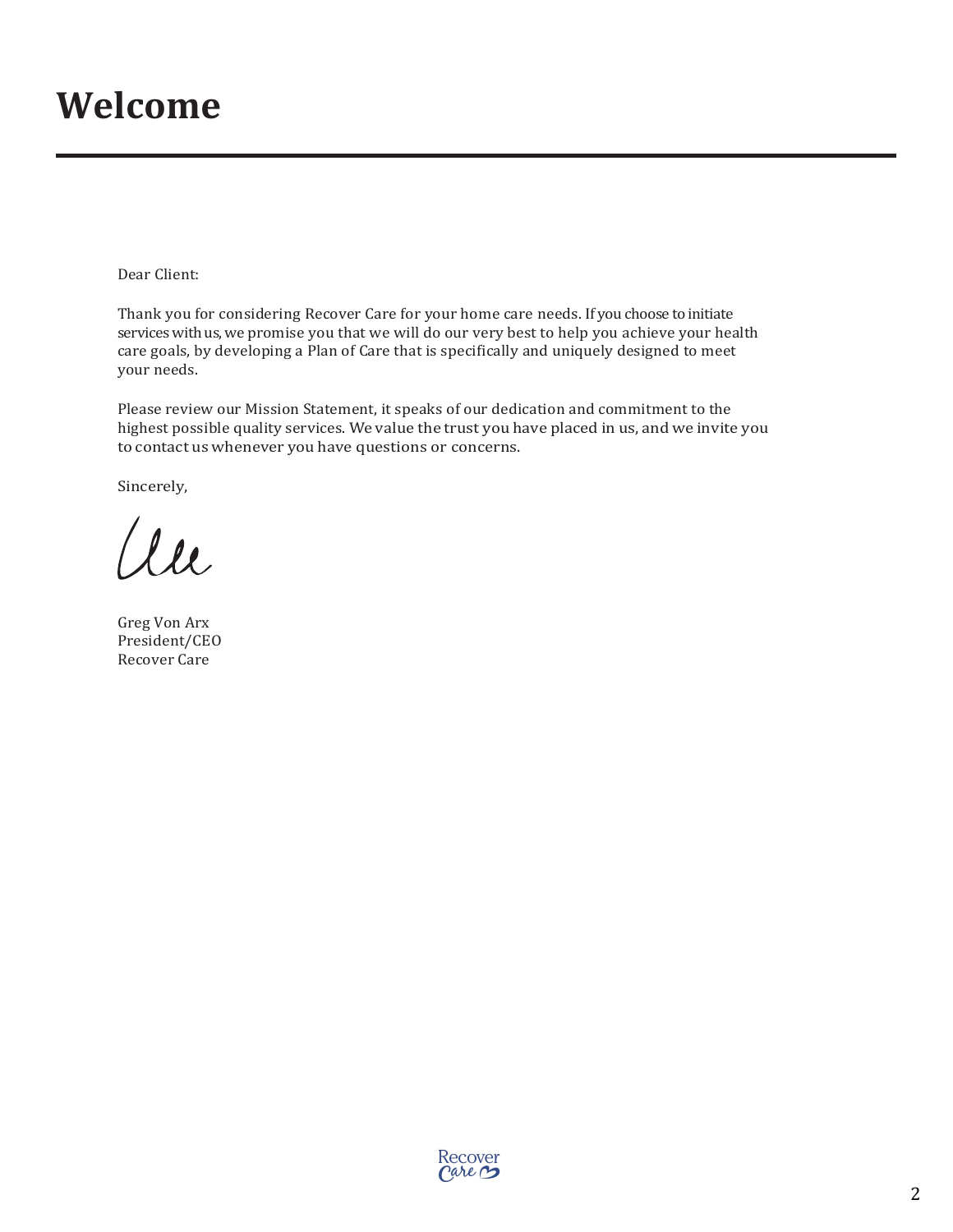

**Our mission is about creating relationships that make a meaningful difference in people's lives.**

**…we bring health care home**

#### **Philosophy:**

Recover Care is a company of caring individuals with compatible values, whose drive and desire are to be part of something greater than themselves. It is our vision to recruit and retain only those individuals who are inspired by the same beliefs and values, and who intend to sustain relationships that make a difference in the lives of those we take care of, work with, and encounter in our business activities.

### **Guiding Principles:**

Recover's Guiding Principles are a set of commitments and beliefs that guide clinical practice, decision making, staff performance, and business strategy.

#### **We are committed to:**

- Bringing leadership to home care and integrity to business in every community we serve and in every way we operate.
- Building the cornerstones of our business on a strong foundation of service to others.
- Maintaining a company culture that encourages entrepreneurial spirit, shares its success, and values each individual's contribution.
- **EXECUTE:** Leading by example and creating a highly ethical environment, attracting staff who deal honestly in every transaction and respond honorably in every interaction.
- Making decisions that support the client's welfare and are financially responsible for the organization.

#### **We believe in:**

- Using candid, respectful communication, promoting consistency in word and action, and supporting individuals to say what they mean and mean what they say.
- Listening and responding to the voices of our clients, co-workers, and communities.
- Making a difference together using skill, hard work, and an affinity for learning, laughter, and goodwill.
- Sharing a sense of purpose with professionals and paraprofessionals who are talented, competent, and love what they do.

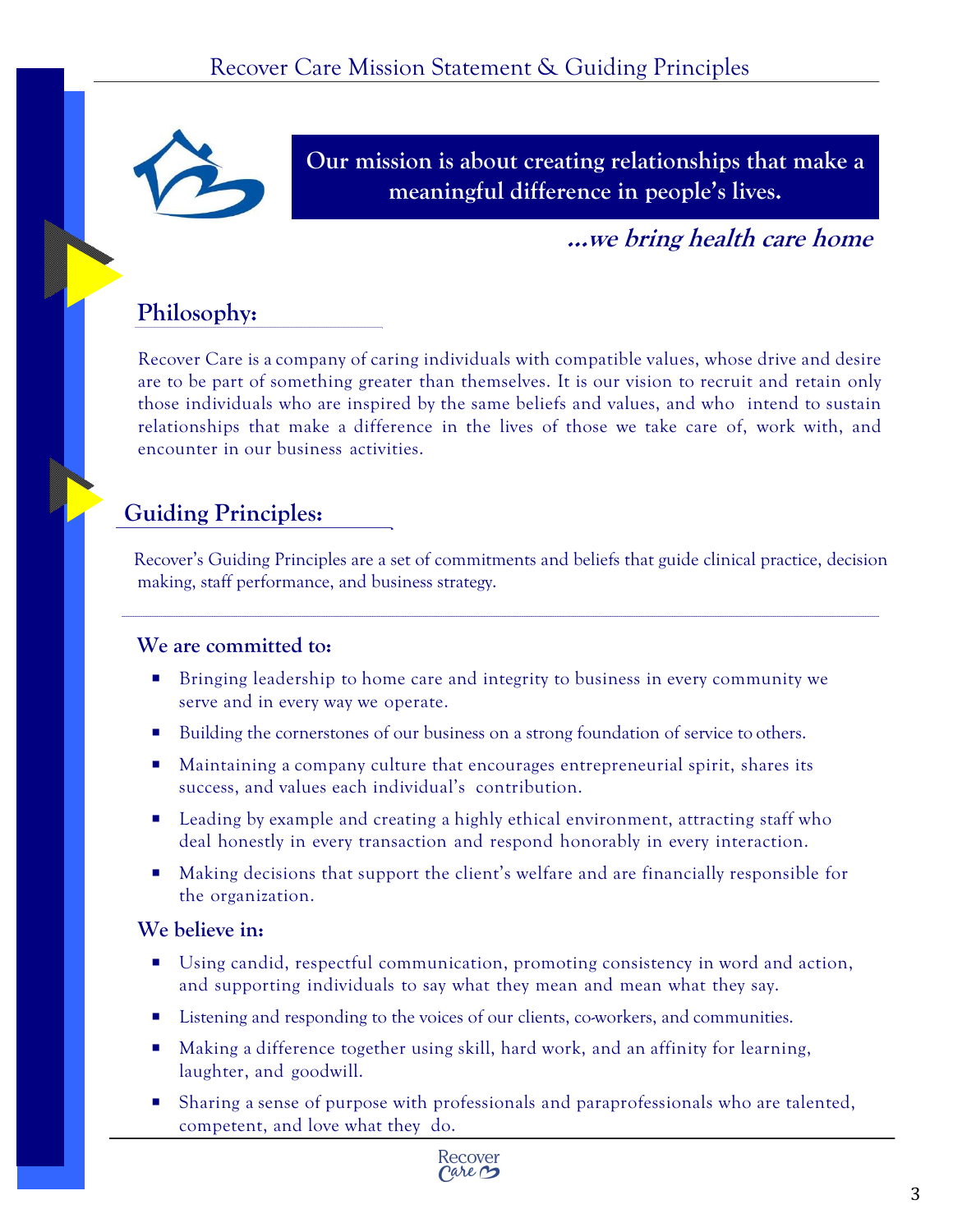# **Statement of Home Care Services**

### Comprehensive Home Care Provider Name: **Recover Care**

Below is a list of all services that *may* be provided with a Comprehensive Home Care License.

**Each service that is offered by this provider is indicated by a check in the box next to the service.**

| $\boxtimes$ Registered Nurse Services                                                                                                                                                                                                                                                            |                                                                                                                     |
|--------------------------------------------------------------------------------------------------------------------------------------------------------------------------------------------------------------------------------------------------------------------------------------------------|---------------------------------------------------------------------------------------------------------------------|
| <b>Licensed Practical Nurse Services</b><br>$\times$                                                                                                                                                                                                                                             |                                                                                                                     |
| <b>Medication Management Services</b><br>⊠                                                                                                                                                                                                                                                       |                                                                                                                     |
| Delegated tasks to unlicensed personnel<br>$\boxtimes$                                                                                                                                                                                                                                           |                                                                                                                     |
| Hands-on assistance with transfers and mobility<br>$\boxtimes$<br>$\boxtimes$ Providing eating assistance for clients with complicating<br>eating problems (i.e. difficulty swallowing, recurrent lung<br>aspirations, or requiring the use of a tube, parenteral or intravenous<br>instruments) | <b>Advanced Practice Nurse Services</b><br><b>Physical Therapy Services</b><br><b>Occupational Therapy Services</b> |
| $\boxtimes$ Assistance with dressing, self-feeding, oral hygiene, hair care,<br>grooming, toileting, and bathing<br>$\boxtimes$ Providing standby assistance within arm's reach for safety while<br>performing daily activities                                                                  | <b>Speech Language Pathologist Services</b><br><b>Respiratory Therapy Services</b><br><b>Social Worker Services</b> |
| $\boxtimes$ Providing verbal or visual reminders to take regularly scheduled<br>medication (includes bringing clients previously set-up<br>medication, medication in original containers, or liquid or food to<br>accompany the medication)                                                      | Services by a Dietitian or Nutritionist<br><b>Complex or Specialty Healthcare Services</b>                          |
| $\boxtimes$ Providing verbal or visual reminders to the client to perform<br>regularly scheduled treatments and exercises                                                                                                                                                                        |                                                                                                                     |
| Preparing modified diets ordered bylicensed health professional<br>⊠                                                                                                                                                                                                                             |                                                                                                                     |
| Laundry<br>$\boxtimes$                                                                                                                                                                                                                                                                           |                                                                                                                     |
| Housekeeping/Other household chores<br>$\boxtimes$                                                                                                                                                                                                                                               |                                                                                                                     |
| Meal preparation<br>$\boxtimes$                                                                                                                                                                                                                                                                  |                                                                                                                     |
| Shopping<br>$\boxtimes$                                                                                                                                                                                                                                                                          |                                                                                                                     |

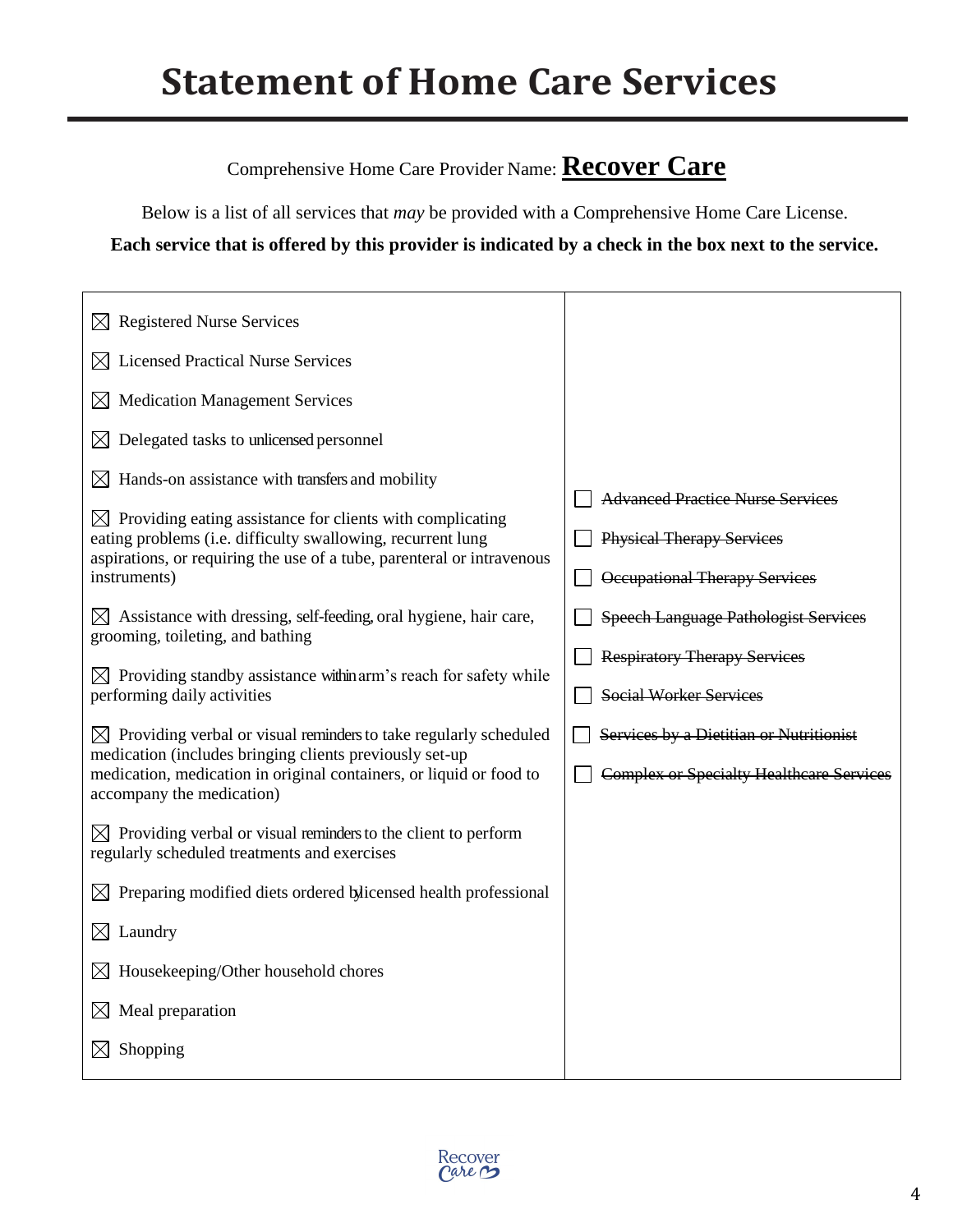### **Prospective Client Intake Form**

| <b>Client Name:</b>                                                                                                                                | <b>Consult Date:</b><br><b>Apartment #:</b> |
|----------------------------------------------------------------------------------------------------------------------------------------------------|---------------------------------------------|
| <b>Phone Number:</b>                                                                                                                               | Email:                                      |
| DOB:                                                                                                                                               | SSN:                                        |
| <b>Emergency Contact Name:</b>                                                                                                                     | <b>Emergency Contact Number:</b>            |
| <b>Preferred Hospital:</b>                                                                                                                         | <b>Physician Name/Clinic:</b>               |
| <b>Pharmacy Name:</b>                                                                                                                              | <b>Pharmacy Phone:</b>                      |
| Notes:                                                                                                                                             |                                             |
| If applicable, make copies of and scan in the following information:<br><b>Medicare Card</b><br>$\Box$<br>Any other information provided<br>$\Box$ |                                             |